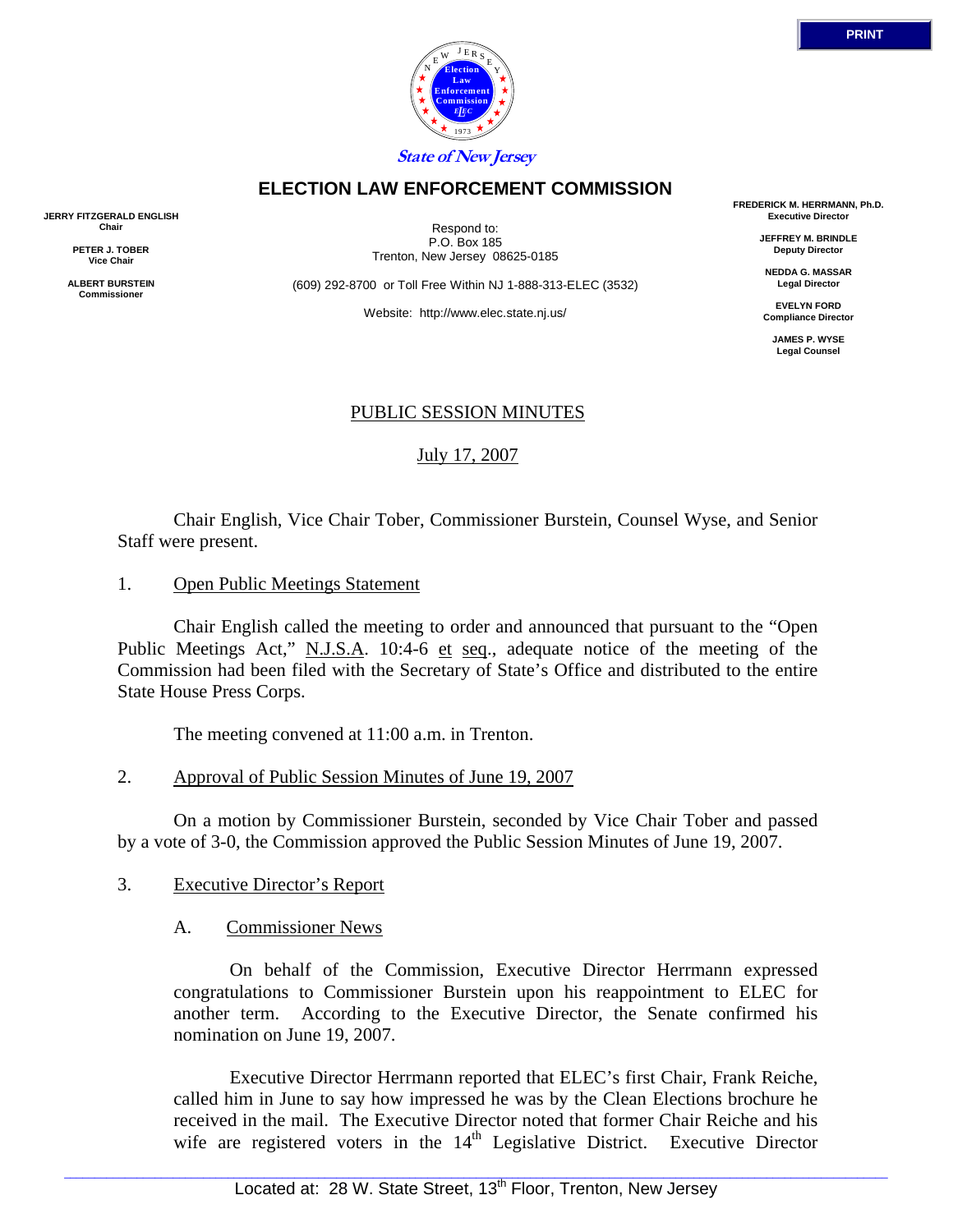Herrmann mentioned that Mr. Reiche said that the direct mail piece was very well done and believes it will be read with great interest by the district's voters. The Executive Director added that the former Chair sends his greetings and best wishes to everyone at the Commission and was very pleased to hear about Commissioner Burstein's reappointment.

#### B. Budget Update

 Executive Director Herrmann announced that Governor Corzine signed the State Budget on June 28, 2007, and as expected, the Commission received a continuation budget of \$4.8 million and carryover language for funding the Clean Elections program.

### C. National News

 The Executive Director advised the Commission that on June 25, 2007, the U.S. Supreme Court ruled in the Wisconsin Right to Life case that corporate issue ads may not be banned by the Bipartisan Campaign Reform Act (BCRA) shortly before an election unless they can only be read to support or oppose a candidate. He said that this decision could lead to a bigger role for corporations, unions, and other interest groups in the 2008 federal elections and could impact similar legislation in the states.

### D. Computer Update

 According to Executive Director Herrmann, during the week of June 18, 2007, the primary and secondary air conditioning systems in the computer room failed endangering ELEC's servers. He stated that thanks to a fast and efficient response by the Information Technology (IT) staff, major problems were eliminated by implementing a tertiary backup plan. Executive Director Herrmann indicated that special mention needs to be given to Director of IT Carol Neiman, Associate Director Kim Vandegrift, Associate Computer Technician Lou Solimeo, and Assistant Computer Technician Ken Colandrea for a job well done.

### E. Staff Activities

 The Executive Director reported that on June 5, 2007, he was interviewed by Charlie Pollett on New York City Bloomberg Radio about the 2005 primary election.

 The Executive Director said that two weeks before the election, New Jersey was on track for its most expensive primary in history with \$16.1 million already spent. He noted that in 2003, the last time both houses ran, only \$16.7 million was spent by the end of the election. He added that modern campaigns are expensive propositions with the need to spend money on: TV, cable, radio, direct mail, the Internet, billboards, polling, and consultants. Executive Director Herrmann mentioned that, moreover, New Jersey is between two of the most expensive media markets in the nation—New York City and Philadelphia.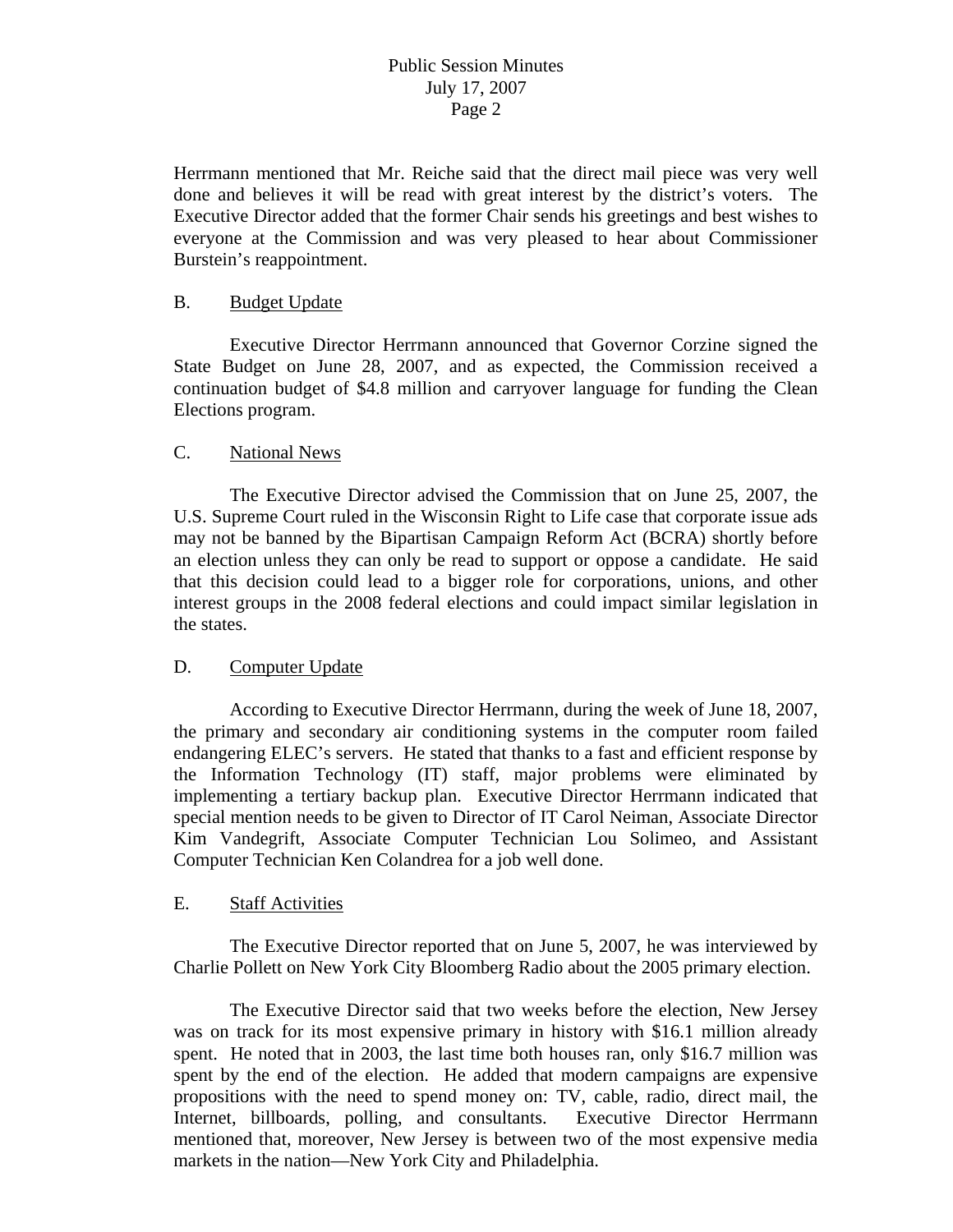Executive Director Herrmann also mentioned that the rate of inflation for campaign costs runs considerably higher than for consumer products. In his remarks, the Executive Director highlighted ELEC's website as a great source of detailed campaign finance information for the public.

 The Executive Director informed the Commission that on June 29, 2007, the staff released the final spending figures for primary 2007. He stated that once again, Compliance Director Ford, Director of IT Neiman, and their staffs did a wonderful job in compiling a great deal of information for the media and the public in a very short period of time. According to the Executive Director, with \$25.4 million in spending, this election was the most expensive primary in State history costing almost \$9 million more than primary 2003, the last time both houses of the Legislature were running together.

 Executive Director Herrmann announced that Director of Finance and Administration Gary Alpert left the Commission in June for a similar position with the Office of Information Technology, adding that he did a fine job as ELEC's Chief Administration Officer over the past two years and will be greatly missed. The Executive Director said that a search is on for his replacement.

 Executive Director Herrmann advised the Commission that the Pay-to-Play disclosure law requires that businesses file with ELEC by September 30, 2007, contract and campaign contribution information if they received \$50,000 or more in the aggregate during 2006 in governmental contract payments. He said that to assure good compliance, the Special Programs staff has distributed a filing reminder to county and municipal clerks, lobbyists, and other interested entities. The Executive Director mentioned that, moreover, staff has contacted various organizations that serve the business community and requested that they provide information about the filing requirement on their websites and in their publications. He said that in addition, the Departments of the Treasury and Community Affairs were asked to post a filing notice and website link to ELEC on their Internet sites.

 Executive Director Herrmann reported that on July 11, 2007 and July 12, 2007, he served as a panelist on a two-day program held respectively in Trenton and West Orange entitled "The Latest Developments in New Jersey Legal Ethics." According to the Executive Director, the programs were sponsored by New Jersey Institute for Continuing Legal Education (ICLE). He noted that the featured speaker was Paula Franzese, the Chair of the State Ethics Commission (SEC) and former Vice Chair of ELEC. Executive Director Herrmann noted that joining her on a threemember panel were: Kathleen Wiechnik of the SEC, Lee Gronikowski of the Office of Attorney General, and he. The Executive Director informed the Commission that he spoke about the campaign finance laws in general as well as new developments in pay-to-play, clean elections, and lobbying.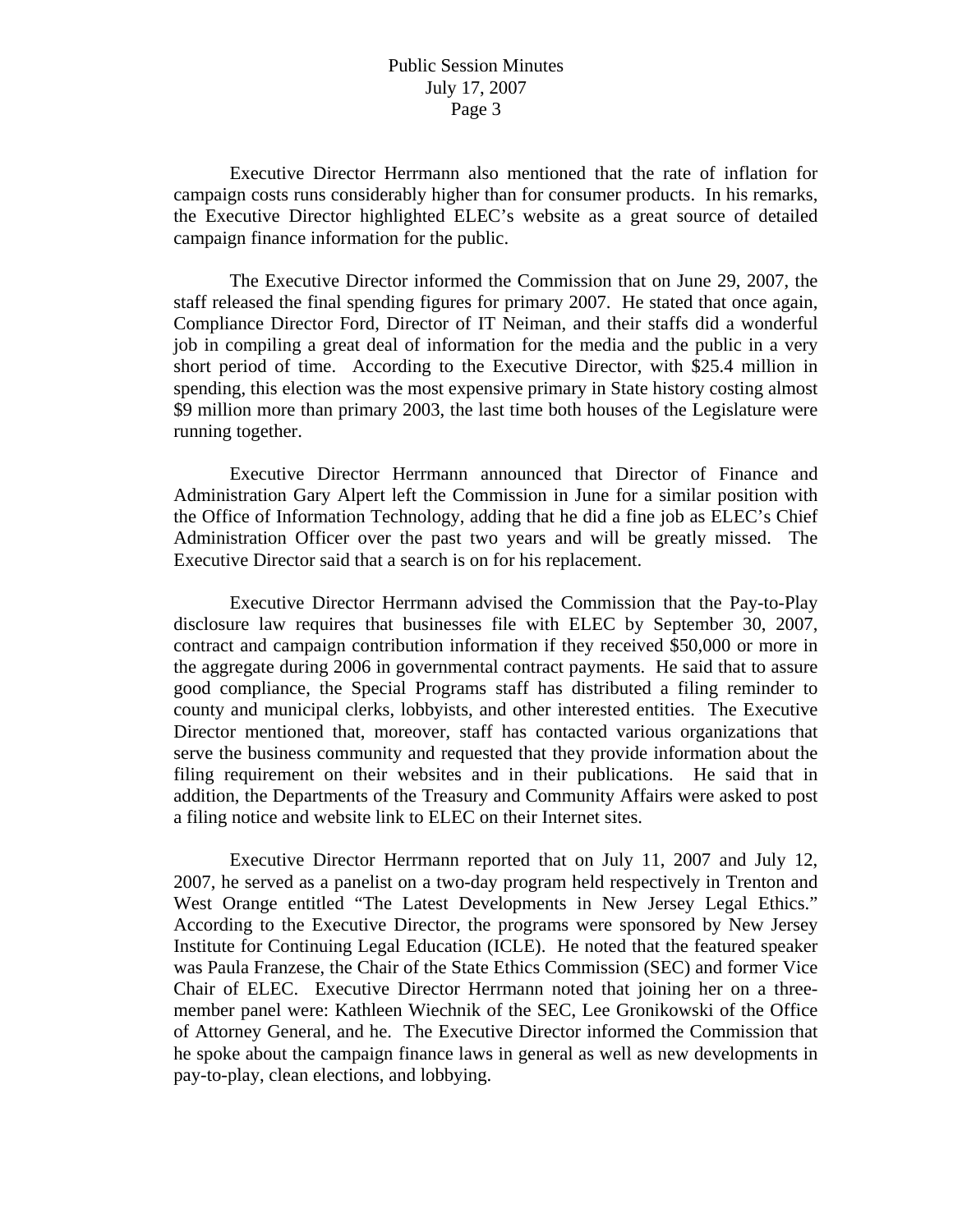# F. Fall Meeting Schedule

- August 14, 2007 (if necessary) at 11:00 a.m. in Trenton;
- September 25, 2007 at 11:00 a.m. in Trenton; and
- October 23, 2007 at 11:00 a.m. in Trenton.

# 4. Report on the 2007 Fair and Clean Elections Pilot Project

 Legal Director Nedda Massar reported that 17 candidates have now declared their intention to participate in the program, including two independents in the  $14<sup>th</sup>$  District. She said that currently all six major party candidates in the competitive district have qualified for the program, with four having received the maximum in public funds. Legal Director Massar said that the declared candidates in the two other districts are busy collecting \$10 donations and reporting each week. Legal Director Massar stated that the public education efforts for the program continue and that all broadcast media ads as well as print media ads have been scheduled.

Chair English invited Professor Ingrid Reed of Eagleton Institute to comment.

 Professor Reed stated that people learn in different ways. She said that some will learn through radio or TV, others through newspapers, and others through word of mouth. Professor Reed said that still others will learn of the program through the Internet. She said that Eagleton has taken ELEC's information and adapted it to its website, providing ELEC with the credit.

Chair English asked: What are we learning from candidates?

 Professor Reed stated that apparently there is greater awareness among people learning from candidates than in the 2005 pilot project. She said there is earlier use of the campaign slogan of "clean candidates" than in the past.

 Chair English stressed the importance of debates and having them carried on local media.

 Professor Reed said she is informally in contact with local access cable networks and county colleges.

# 5. Resolution to go into Executive Session

 On a motion by Commissioner Burstein, seconded by Vice Chair Tober and passed by a vote of 3-0, the Commission resolved to go into Executive Session to discuss anticipated litigation and the following matters, which will become public as follows:

A. Final Decision Recommendations in violation proceedings which will not become public. However, the Final Decisions resulting from those recommendations will become public not later than seven business days after mailing to the named respondents.